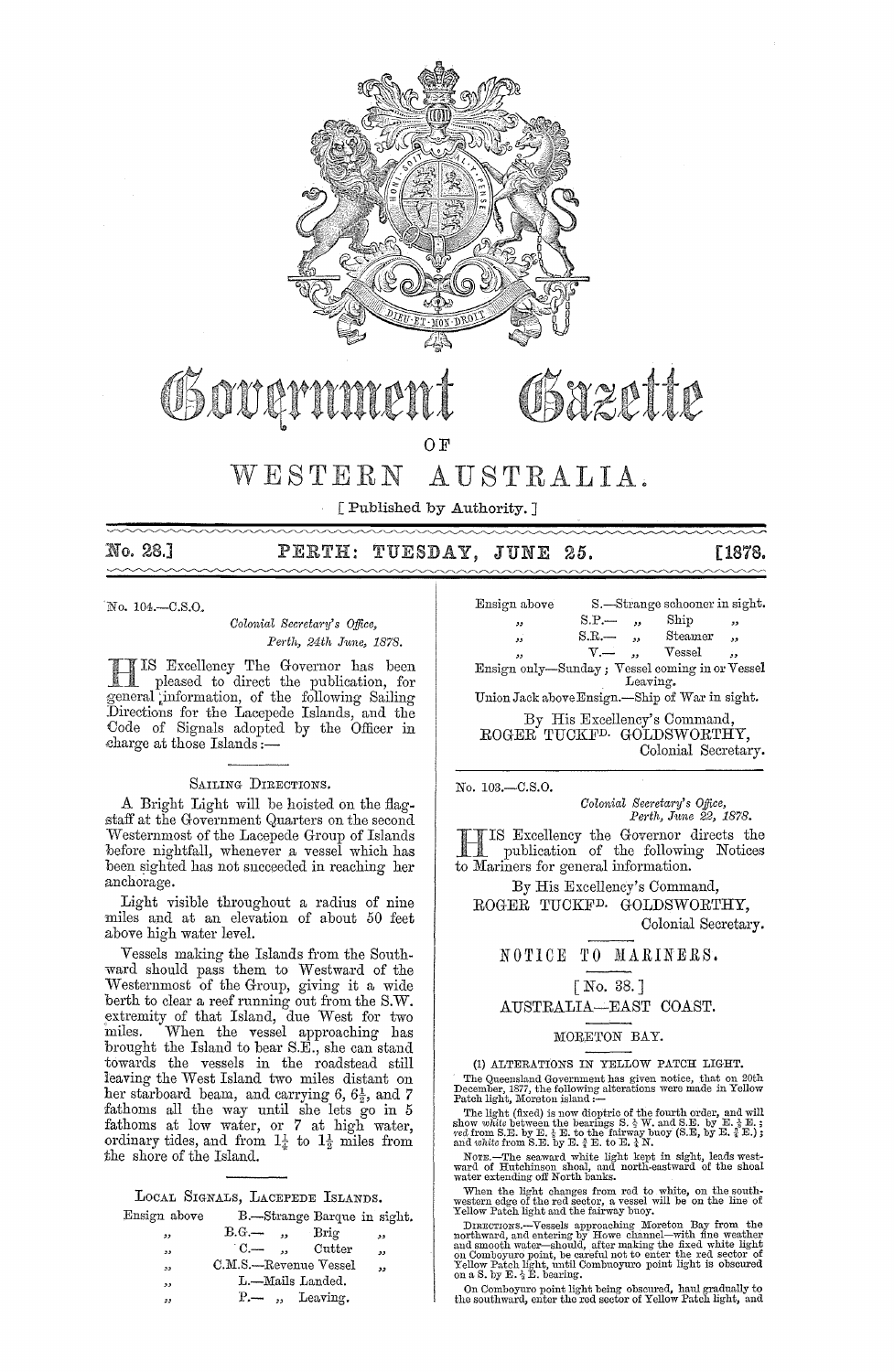on opening out Comboyuro point light, steer for it keeping on the edge of the white light. When Yellow Patch light comes<br>nearly in line with Cape Moreton light, edge to the westward nearly in line with Cape Moreton light,

which, bearing S. by E.  $\frac{1}{4}$  E., leads westward of Venus bank. Leaving Moreton Bay at night, by Howe channel, after passing the line of leading lights for Middle channel, keep on the eastern edge of Comboyuro point light, until Yellow Patch light changes from white to red, the vessel will then be in a position north-westward of the fairway

keeping the eastern edge of Cowan Cowan point light just open, the least water will be 19 feet. Cowan Cowan point light, however, being more distant, is not as good a guide as Comboyuro point light,

TRINITY BAY.<br>
(2) TEMPORARY LIGHT ON LOW ISLES.<br>
Also, that on 27th December, 1877, and pending the construction of a lighthouse on Low isles, a light was temporarily<br>
schibited from the westernmost Low isles, a light was

water, and shonld be visible in clear weather from a distance of 8 or 9 miles.

[ *Tho boarings are* J\[agllatic. *Variation* 9~o *Easterly* in 1878. J By Command of their Lordships,<br>FRED<sub>K</sub>, J. EVANS,<br>*Hydrographer*.

*Hydl'ographio Office,* Ailmimlty, London, *14th March, 1878.* 

This notice affects the following Admiralty Charts :—<br>
(1) Moreton Bay to Sandy Cape, No. 1068; and Moreton Bay, No. 1670 $a$ .<br>
Also, Admiralty List of Lights in South Africa, Australia. &c., 1575. No.<br>  $283$ ; and Australi  $_{\text{Vol},\Pi,1}^{\text{SOL},\Pi,2}^{\text{NLO},\text{R}}$   $_{\text{OIC}}^{\text{NLO},\text{H}}^{\text{NLO},\text{FIR}}$   $_{\text{O}}^{\text{O}}$   $_{\text{O}}^{\text{O}}$   $_{\text{O}}^{\text{O}}$   $_{\text{O}}^{\text{O}}$   $_{\text{O}}^{\text{O}}$   $_{\text{O}}^{\text{O}}$   $_{\text{O}}^{\text{O}}$   $_{\text{O}}^{\text{O}}$   $_{\text{O}}^{\text{O}}$   $_{\text{O}}^{\text{O}}$ 

[No. 37. ] AUSTRALIA-EAST COAST.

#### TIDAL SIGNALS.

(1) MORETON BAY—BRISBANE BAR.<br>
The Queensland Government has given Notice, that on the 1st January, 1878, the following alteration was made in the tidal signals at Erisbane Bar light vessel:— A cone was substituted for th

(2) PIONEEH RIVER. Also, that on mul after 12th December, 1877, the following tidal signals will be exhibited from the flagstaff at the pilot station, Pioneer River, when vessels require to enter at night:-

| Depth of Water.                                                                                                                                                                                                                | Signal.                                                                                                                                                                                                                                                                                                                                                                                                                                                                      |  |  |  |  |
|--------------------------------------------------------------------------------------------------------------------------------------------------------------------------------------------------------------------------------|------------------------------------------------------------------------------------------------------------------------------------------------------------------------------------------------------------------------------------------------------------------------------------------------------------------------------------------------------------------------------------------------------------------------------------------------------------------------------|--|--|--|--|
| ft.<br>in.<br>6<br>0<br>6778899<br>6<br>0<br>6<br>0<br>6<br>0<br>6<br>0<br>10<br>6<br>10<br>$\begin{smallmatrix}0&6\0&0\0&0\end{smallmatrix}$<br>11<br>11<br>12<br>12<br>0<br>13<br>13<br>6 0<br>6<br>14<br>14<br>and upwards. | Red light.<br>Green light.<br>Red light over white.<br>under,<br>$\cdot$<br>Green light over white.<br>under,<br>$^{\prime}$<br>Red light over green.<br>under,<br>, 1<br>Two red lights vertical.<br>Two green<br>Two red lights horizontal.<br>Two green<br>White light north, red south.<br>Red<br>white,<br>,,<br>White<br>green,<br>$\bullet$<br>white ,,<br>Green<br>$\overline{\phantom{a}}$<br>Red<br>green,<br>$\overline{\phantom{a}}$<br>Green<br>red<br>33<br>,, |  |  |  |  |

CLEVELAND BAY.<br>(3) FIXED RED LIGHT AT MAGAZINE ISLAND.<br>Also, that during the construction of a jetty at Magazine. island, a light will be exhibited from the outer end of the works: $-$ The light is a fixed red light, elevated 15 feet above high water.<br>By Command of their Lordships, J. EVANS, FREDK. J. EVANS, FREDK. J. EV ANS, FREDK. *Hydrographer*.

*Hyill'ographio Offioe, Admil'alty, London, 14th Mm'oh, 1878.* 

Hydrographic Office, Admiralty, London,<br>
14th March, 1878.<br>
This notice affects the following Admiralty Charts:—<br>
(1) Australia Directory, Vol. II., 1864, page 67.<br>
(2) Percy Isles to Whitsunday Isles, No. 347: Also, Admir

List of Lights in South Africa, Australia, &c., 1878, page 44; and Aus–<br>tralia Directory, Vol. II., 1864, page 146,

*No.* l05.-C.S.O.

*Colonial Secretary's Office,*<br> *Perth, 24th June, 1878.*<br> **PENDERS** (endorsed "Tender for a Boat<br>
for Lacepede Islands,") will be received at this Office until noon of Wednesday, the 10th day of July next, from persons willing to supply one Boat for the Lacepede Islands.

Full particulars can be obtained on application to the Harbor Master, Fremantle.

The Government do not bind themselves to accept the lowest or any tender, and will require the guarantee of two responsible persons for the due performance of the Contract.

Forms of Tender may be had on application to the various Resident Magistrates, and at the Public Offices, Perth; and no tender will be entertained unless rendered on the prescribed form.

By His Excellency's Command, ROGER TUCKF<sup>D</sup> GOLDSWORTHY, Colonial Secretary.

## *Crown Lands' Office,*<br>Perth, 17th June, 1878.

THE Government of Western Australia .1 having established a Sericultural Farm and Mulberry Plantation at Claisebrook, in the City of Perth, and brought it into good working order, desires now to let it on lease, for a term of fourteen years. The contents are about sixteen acres, well and securely fenced, planted with over four thousand mulberry trees, of which one-half are in bearing and should yield during the ensuing season over a ton weight of leaves, and this yield can soon be increased tenfold by careful culture.

The following varieties will be found in the plantation :- Morus Alba, M. Roseleaf, M. Multicaulis, M. Japonica, M. Tartarica, M. Chinese, and some twelve others.

The buildings consist of a two-roomed cottage, and a magnanerie or worm house, 30ft. by 15ft., well built of concreted material and fitted with trays and other appliances designed and adapted for educating about fifty thousand worms at once.

The value of the silk already produced is too well known to need comment.

Offers will be received up to the 20th August next, conveyed by either letter or telegram, addressed to the Commissioner of Crown Lands.

Immediate occupation can be given, but on the receipt of letter or telegram noting acceptance of offer the agreed rental must be at once paid for the first year, before entry is given, and afterwards for each succeeding year in advance.

The tenant will not be allowed to sub-let any part of the land, and a right of immediate re-entry will be reserved to the Government if<br>it is seen at any time that the tenant is injuring it is seen at any time that the tenant is injuring or failing to keep in proper repair and order all the above-mentioned buildings, fences, and plantation.

Further information can be obtained on application to the Commissioner of Crown Lands, Perth, Western Australia.

> By Command, MALCOLM FRASER, Commissioner of Crown Lands.

> > *Depaj-t?nent of Public W01-ks, Perth, 14th June, 1878.*

I HEREBY certify that the first Twenty-eight miles twenty chains of the Gemldton and Northampton Railway, may be safely used for Goods and Mineral traffic.

> JAS. H. THOMAS, Director of Public Works.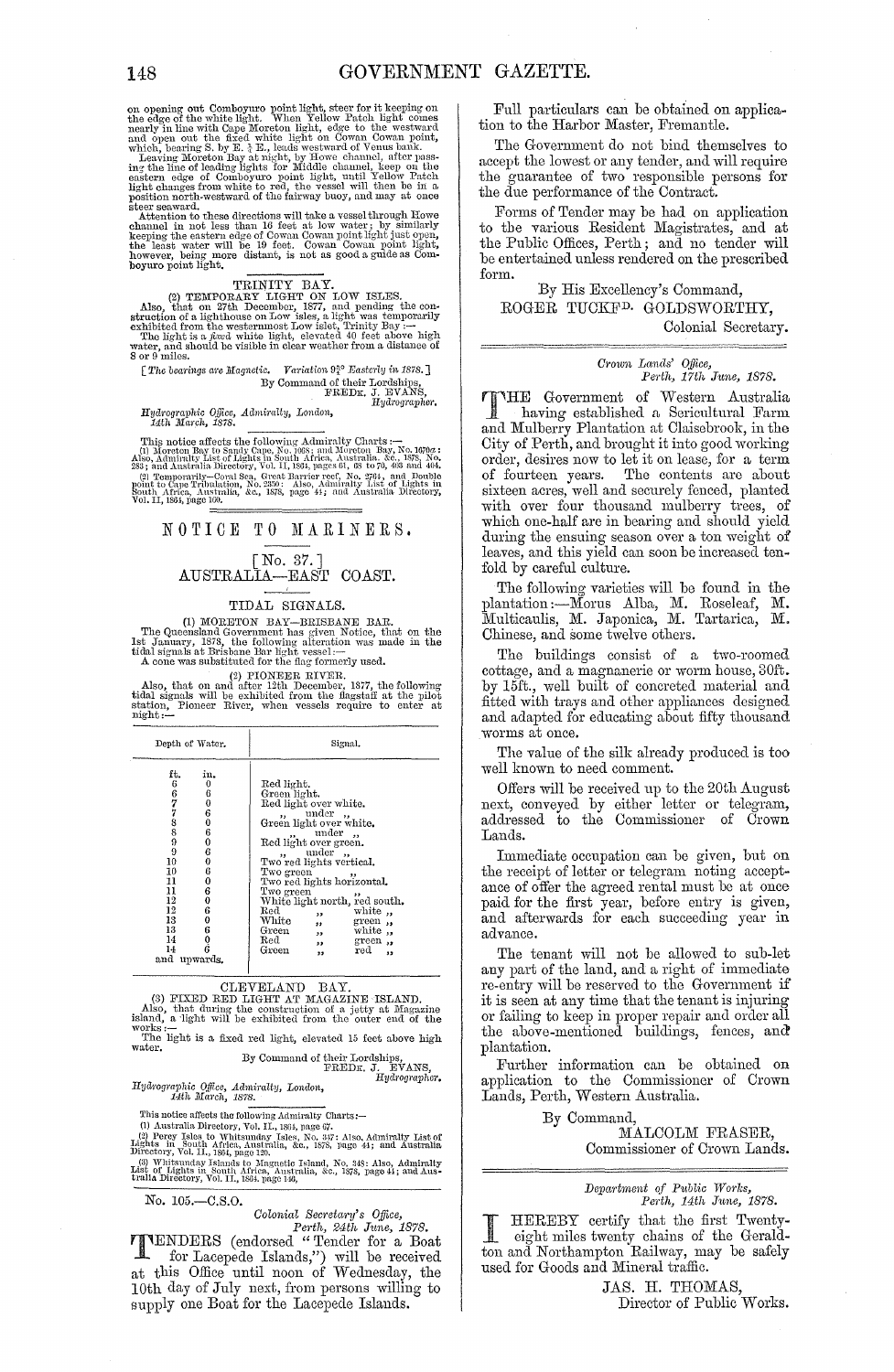### NOTICE.

Department of Public Works,<br>Perth, 24th June, 1878.

THE time for the receipt of Tenders for Assistant Lightkeepers Quarters, Geraldton, has been extended until noon of the 8th July.

T

JAS. H. THOMAS, Director of Public Works.

### NOTICE.

Department of Public Works,<br>Perth, Sth June, 1878.

**TTHE** time for the receipt of Tenders (endorsed tender for Railway Station at Northampton) has been extended until noon of Saturday, the 29th June.

JAS. H. THOMAS, Director of Public Works.

#### Crown Lands' Office, Perth, 17th June, 1878.

IS Excellency the Governor has been pleased, on the recommendation of the Commissioner of Crown Lands, to set apart as Public Reserves the land described in the Schedule below for the purposes herein set forth : $-$ 

| Recorded<br>Number. |                         | Content.<br>$\Lambda$ , R. P. | Description of Boundaries.                                                                                                                                                                                                                                                                                                                                                                                                   | Purpose for which made.                                                                                                                                               |  |  |
|---------------------|-------------------------|-------------------------------|------------------------------------------------------------------------------------------------------------------------------------------------------------------------------------------------------------------------------------------------------------------------------------------------------------------------------------------------------------------------------------------------------------------------------|-----------------------------------------------------------------------------------------------------------------------------------------------------------------------|--|--|
| 293 A               |                         | $10 \quad 0 \quad 0$          | Bounded by lines starting from a spot on the South<br>side of the Perth-Northam Road, about 15 chains West-<br>ward from the West boundary of Avon location 744, and<br>extending South-south-east about 11 chains 50 links,<br>West-south-west 10 chains, North-north-west about 8<br>chains 50 links to the said road, and along its South side<br>Eastward about 11 chains to the starting point. Bear-<br>ings magnetic. | For Public Well, at Chimney<br>Hut Gully.                                                                                                                             |  |  |
| $294 \text{ A}$     | $100 \t 0 \t 0$         |                               | Bounded by lines starting from the West side of the<br>road from Pinjarra to Bunbury at telegraph post No.<br>1266, and extending West about 35 chains, North 31<br>chains 62 links, East about 27 chains 50 links to the said<br>road, and along its Western side Southwards to the<br>starting point. All bearings true.                                                                                                   | For a roadside Well, Murray<br>District.                                                                                                                              |  |  |
| 295 A               | $31\quad0\quad0$        |                               | Bounded by lines starting from the North-west corner<br>of Wellington Location 365, on the Ferguson River, and<br>extending North 180° 18′, East 7 chains 71 links, North<br>$126^{\circ}$ 44', East 14 chains, North $101^{\circ}$ 36', East 12 chains<br>90 links, South 3 chains, West 30 chains 86 links, North<br>21 chains 37 links, and East 7 chains 12 links to the<br>starting point.                              | For watering stock, Welling-<br>ton District.                                                                                                                         |  |  |
| 297 A               | $50000 \quad 0 \quad 0$ |                               | Situated between the Sandford and Murchison Rivers.<br>being a square block. The central point of which is a<br>spot three miles East of Bia Spring, as shown on the<br>authenticated map in the Land Office.                                                                                                                                                                                                                | For the use or benefit of the<br>aboriginal inhabitants of<br>the Murchison and Tallering<br>Districts, conjointly with<br>those frequenting the Gas-<br>coyne River. |  |  |

### MALCOLM FRASER.

Commissioner of Crown Lands.

#### LAND  $SALES.$

Crown Lands' Office, Perth, 25th June, 1878. NHE undermentioned Allotments of Land will be offered for Sale, at Public Auction, on the dates and at the places specified in the Schedule below, at one o'clock, p.m. S

| CHEDULE. |
|----------|
|----------|

| Date of Sale. | Place of Sale.              | Description of Lot.        |                                              | Number of Lot.  |          | Quantity.      | Upset Price.         |
|---------------|-----------------------------|----------------------------|----------------------------------------------|-----------------|----------|----------------|----------------------|
|               |                             |                            |                                              |                 | а.       | r.<br>р.       |                      |
| 1878.         |                             |                            |                                              |                 |          |                |                      |
| 3rd July      | Perth<br>$\cdots$           |                            | Fremantle   Town                             | 720             | 0        | 2 16           | $\pounds12$          |
| Do.           | Newcastle                   | Newcastle                  | Do.<br>$\cdots$                              | 61<br>$\ddotsc$ | 1        | 028            | $\pounds$ 710s.      |
| Do.           | $\operatorname{York}$       | York $\dots$ $\dots$       | Sub.                                         | 56<br>$\cdots$  | 6        | -8<br>$\theta$ | $\pounds2$ per acre. |
| 4th July      | Geraldton<br>$\cdots$       | Geraldton                  | $_{\mathrm{Town}}$<br>$\dddotsc$<br>$\cdots$ | 388<br>         | $\theta$ | $3\,24$        |                      |
| Do.           | Do.                         | Do.<br>$\ddotsc$<br>$\sim$ | Do.                                          | 389<br>         | $\theta$ | $3\,24$        | £15 per lot.         |
| Do.           | Do.<br>$\cdots$<br>$\cdots$ | Northampton                | Do.<br>$\ddotsc$                             | 51<br>$\cdots$  |          | $\cdots$       | $\pounds12$          |
| Do.           | Northam<br>$\cdots$         | Northam                    | Sub.                                         | 87<br>$\cdots$  | 5        | 024            | 30s. per acre.       |
| Do.           | Do.                         | Do.<br>$\ddotsc$           | Do.                                          | 96<br>$\cdots$  | 5        | 3 10           | 30s. per acre.       |

RESERVES.

MALCOLM FRASER, Commissioner of Crown Lands.